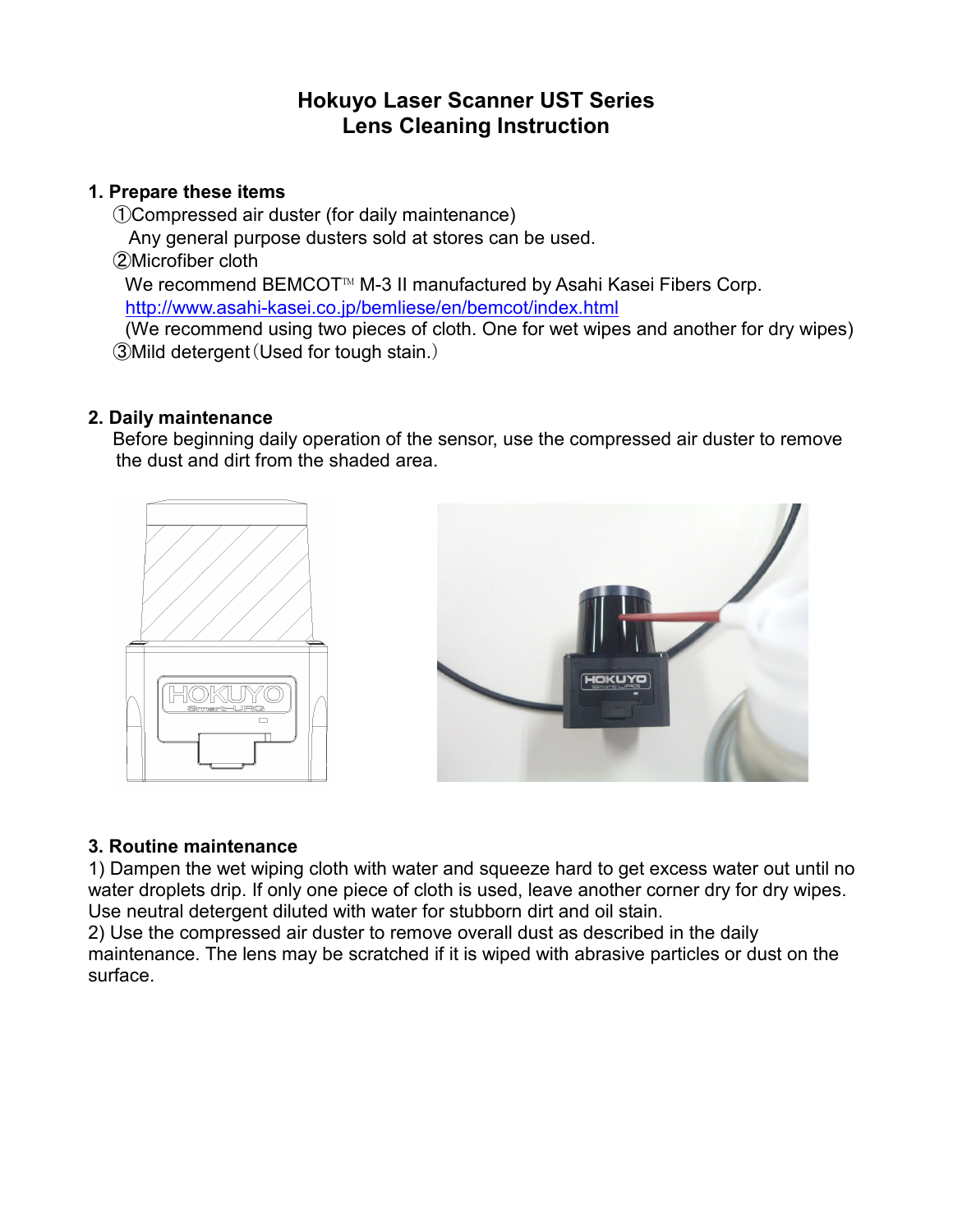3) After removing the dust by compressed air, use the prepared moist cloth to wipe the lens **horizontally**.



4) Remove any dirt on the bottom of the lens as well.



5) Use the dry corner of the cloth or another dry cloth to wipe vertically thoroughly.